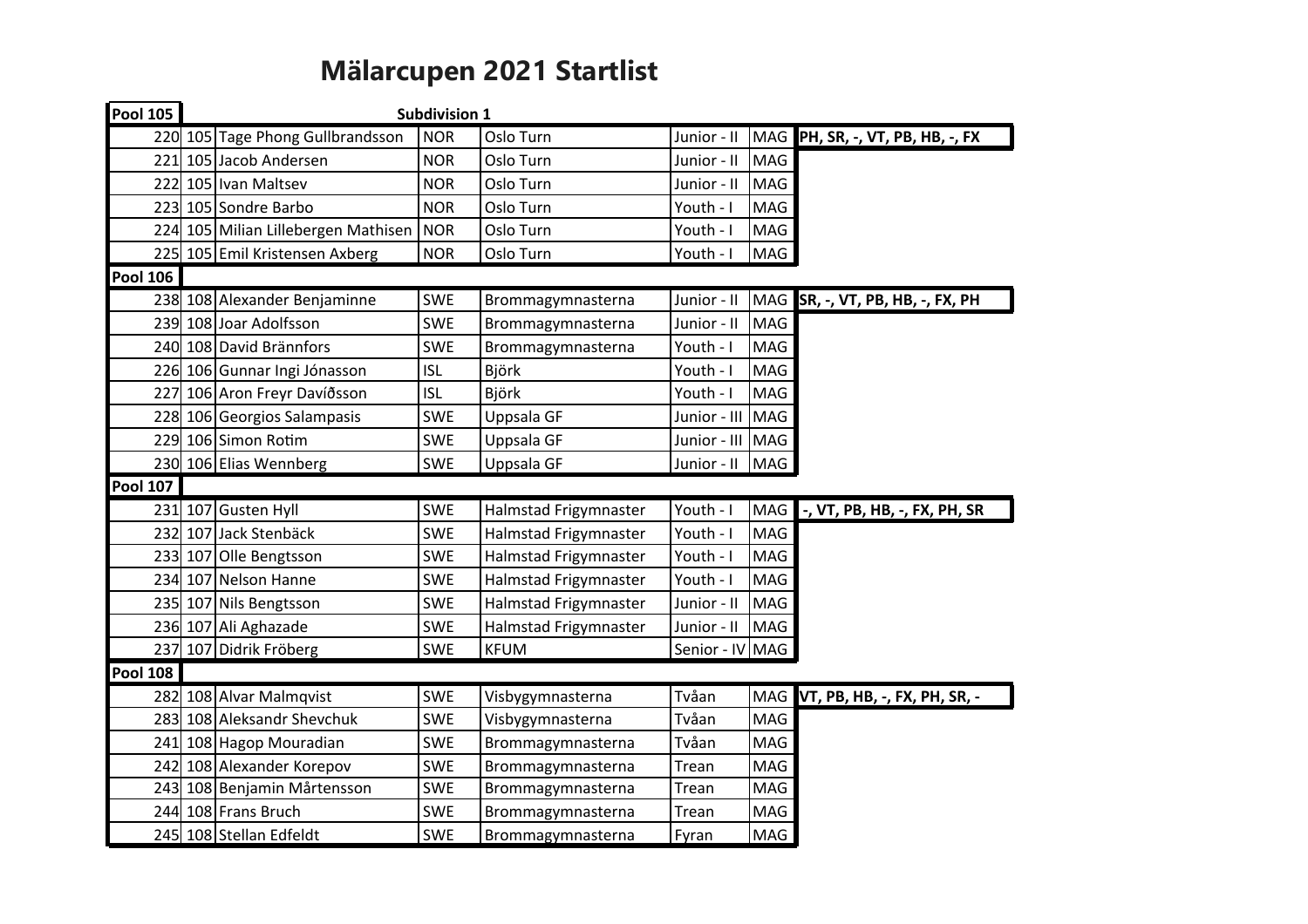## Mälarcupen 2021 Startlist

| <b>Pool 205</b> |                               | <b>Subdivision 2</b> |                                      |                  |            |                                              |
|-----------------|-------------------------------|----------------------|--------------------------------------|------------------|------------|----------------------------------------------|
|                 | 246 205 Jacob Söderqvist      | <b>SWE</b>           | <b>KFUM</b>                          | Junior - III     | MAG        | -, FX, PH, SR, -, VT, PB, HB                 |
|                 | 247 205 Hektor Klingberg      | <b>SWE</b>           | <b>KFUM</b>                          | Senior - IV MAG  |            |                                              |
|                 | 248 205 Leo Blumenberg        | <b>SWE</b>           | <b>KFUM</b>                          | Senior - IV MAG  |            |                                              |
|                 | 249 205 Cristopher Juhlin     | <b>SWE</b>           | Göteborgs Turnförening               | Junior - III MAG |            |                                              |
|                 | 250 205 Jonathan Smith        | <b>SWE</b>           | Göteborgs Turnförening               | Junior - III MAG |            |                                              |
| <b>Pool 206</b> |                               |                      |                                      |                  |            |                                              |
|                 | 251 206 Lukas Ari Ragnarsson  | <b>ISL</b>           | Björk                                | Junior - II      |            | MAG FX, PH, SR, -, VT, PB, HB, -             |
|                 | 252 206 Ari Freyr Kristinsson | <b>ISL</b>           | Björk                                | Junior - II      | MAG        |                                              |
|                 | 253 206 Björn Ingi Hauksson   | <b>ISL</b>           | <b>Björk</b>                         | Junior - II      | MAG        |                                              |
|                 | 254 206 Stefán Máni Kárason   | <b>ISL</b>           | Björk                                | Junior - II      | <b>MAG</b> |                                              |
|                 | 255 206 Kaspar Ericsson       | <b>SWE</b>           | Sundsvallsgymnasterna JF Junior - II |                  | MAG        |                                              |
| <b>Pool 207</b> |                               |                      |                                      |                  |            |                                              |
|                 | 256 207 Emil Woivalin         | <b>FIN</b>           | Espoon Telinetaiturit                |                  |            | Senior - IV MAG PH, SR, -, VT, PB, HB, -, FX |
|                 | 257 207 Leevi Makkonen        | <b>FIN</b>           | Espoon Telinetaiturit                | Senior - IV MAG  |            |                                              |
|                 | 258 207 Risto Hartikainen     | <b>FIN</b>           | Espoon Telinetaiturit                | Senior - IV MAG  |            |                                              |
|                 | 259 207 Luka Seljavaara       | <b>FIN</b>           | Espoon Telinetaiturit                | Senior - IV MAG  |            |                                              |
|                 | 260 207 Noel Nousiainen       | <b>FIN</b>           | Espoon Telinetaiturit                | Senior - IV MAG  |            |                                              |
| <b>Pool 208</b> |                               |                      |                                      |                  |            |                                              |
|                 | 261 208 Adam Björs            | <b>SWE</b>           | Hammarbygymnasterna                  |                  |            | Senior - IV MAG SR, -, VT, PB, HB, -, FX, PH |
|                 | 262 208 Lukas Norin           | <b>SWE</b>           | Hammarbygymnasterna                  | Junior - III MAG |            |                                              |
|                 | 263 208 Hugo Woxblom          | <b>SWE</b>           | Hammarbygymnasterna                  | Junior - III     | MAG        |                                              |
|                 | 264 208 Oliver Lewandowski    | <b>SWE</b>           | Hammarbygymnasterna                  | Junior - II      | MAG        |                                              |